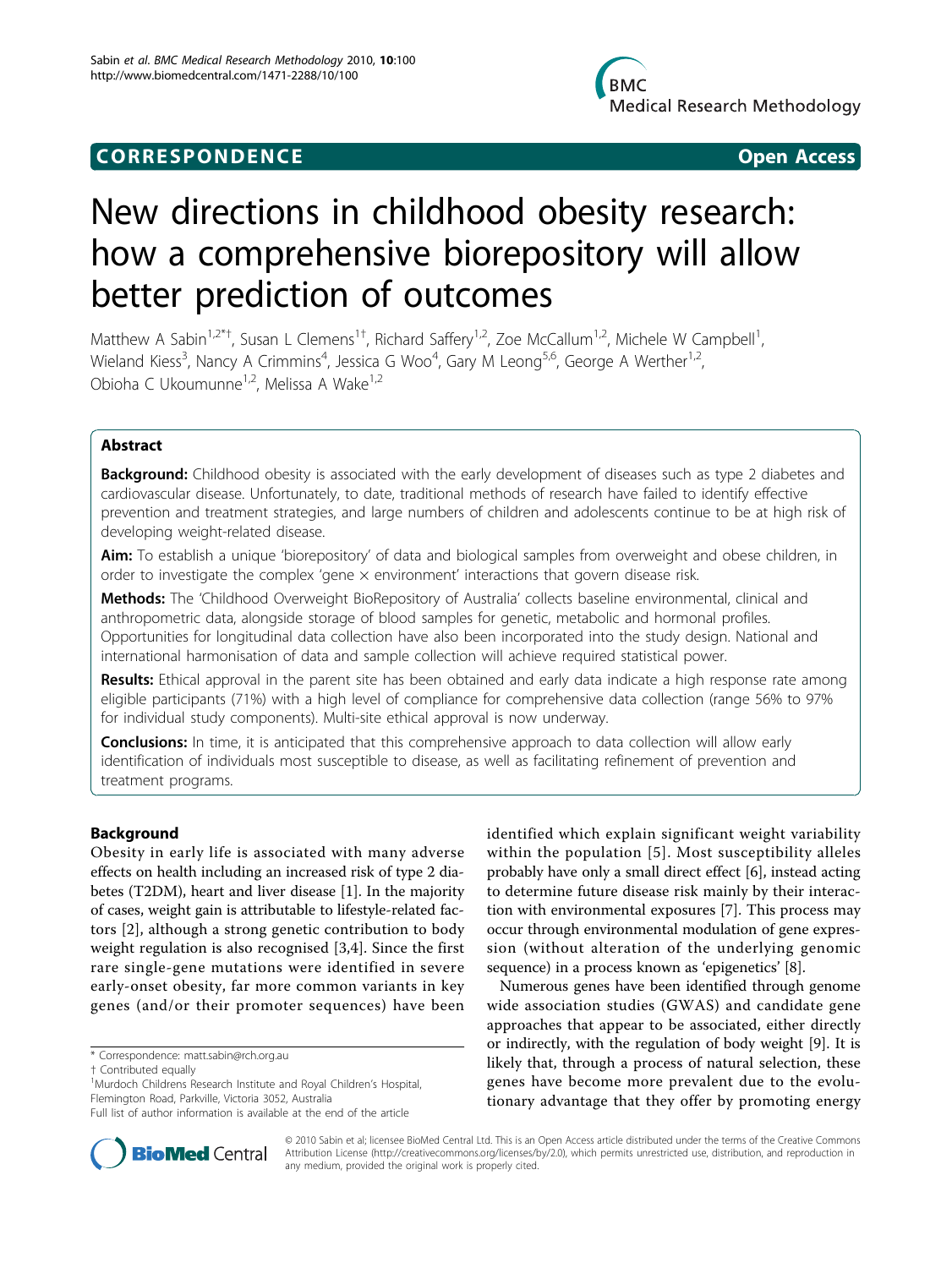storage to survive periods of food deprivation. Within our obesogenic environment, however, these genetic susceptibility traits are now associated with an increased risk of obesity and associated metabolic diseases, such as Type 2 diabetes.

The majority of genes identified in monogenic cases of obesity appear to be involved in the central regulation of energy intake. In this regard, the most strongly replicated candidate gene has been the melanocortin 4 receptor, which ha been suggested to be responsible for up to 6% of cases of severe, early onset obesity [\[10](#page-10-0)], but also likely contributes to population variations in body fat, adipose tissue distribution, some metabolic traits and childhood weight gain [[11\]](#page-10-0). Genes involved with energy utilization have also been implicated in common obesity, with replicated associations shown for genes encoding  $\beta$ -adrenergic receptors 2 and 3, hormone-sensitive lipase, and mitochondrial uncoupling proteins 1, 2, and 3 [\[12](#page-10-0)]. The FTO gene is another example of a key gene that appears to be responsible for population-wide variations in body weight and composition [[13](#page-10-0)], and represents just one of many genes identified in recent times [\[14\]](#page-10-0). This is a rapidly progressing field of research, in terms of both the identification of new genes and the role that they play in both adult and early onset weight gain [\[15-17](#page-10-0)].

The role of epigenetics in body weight regulation is less clear, however, and remains the focus of intense interest [\[18](#page-10-0)]. Epigenetic factors include several different classes of modified nucleotides and proteins that interact to regulate the activity state of underlying DNA sequence. Such factors are usually heritable throughout cell division and play a pivotal role in specifying cell fate and function. The methylation of specific CpG dinucleotides (the most widely studied epigenetic mark) is known to affect gene expression and to be sensitive to environmental disruption, including dietary change [[19](#page-10-0)-[23](#page-10-0)]. Epigenetic profile is modifiable during critical developmental periods [\[23-26](#page-10-0)] and is involved in several obesity-related metabolic pathways [\[26,27](#page-10-0)]. Epigenetic analyses, including DNA methylation profiling, thus offers a compelling new paradigm for how early nutrition may impact upon later obesity [[28](#page-10-0)] and, although studies assessing the role of DNA methylation in human obesity are rare [[29,30\]](#page-10-0), the challenge is to now develop specific studies aimed at investigating how environmental exposures interact with underlying genetic determinants to dysregulate gene expression and lead to metabolic disorders [\[31\]](#page-10-0).

While societal change could theoretically solve the problem of childhood obesity, current endeavours have not proven fruitful in the long-term [[32](#page-10-0)] and millions remain at high risk of developing weight-related disease over the next decade. Public health initiatives to combat

childhood obesity must be complemented by effective identification and management programs for individuals at high risk of developing weight-related disease.

# Childhood obesity and its relationship with health-related complications

Interactions between obesity, genetics and the environment may be important not only to the development of obesity itself but also to its co-morbidities. For example while obese individuals are more likely to develop cardiovascular disease, once the disease is established then obesity may actually offer some protection against its adverse outcomes [[33\]](#page-10-0) - a paradox coined 'reverse epidemiology'. Furthermore, investigation of weight-related co-morbidities in adult populations has revealed a subpopulation of metabolically 'healthy' obese individuals [[34\]](#page-10-0). It is not yet clear whether such individuals will continue to remain disease-free, or whether this phenotype represents delayed disease onset.

Regardless, this phenotype is relevant to how we approach the obesity epidemic in youth: specifically, some children with excess adiposity will remain diseasefree while others will go on to have metabolic disease in their teenage years or in young adulthood. As the demand for intensive weight management treatment vastly exceeds the available supply, some method of efficaciously allocating limited resources must be developed. Additionally, identifying factors that predict weight-related co-morbidities may lead to strategies to prevent such complications at the population or primary care level, thus giving patients and practitioners more time to resolve the underlying weight problems.

Understanding the complex interactions involved in the development of weight-related disease necessitates a holistic approach to research, rather than the more traditional 'reductionist' mode. In a 'systems biology' approach, investigations are used to systematically study complex interactions in biological systems [[35](#page-10-0)]. Until very recently, this has been impractical for the study of human obesity but such endeavours are now becoming possible through major technical and computational advances. Furthermore, there has been an increasing recognition within the scientific community that it is important to gather complementary data across cohorts, both to increase sample size and to avoid bias for population generalization [\[36](#page-10-0),[37\]](#page-10-0)). Together, these approaches offer a unique opportunity to the study of complex 'gene × environment' (G×E) interactions. 'Nutrigenomics' (the field of research assessing the effect of nutrition on gene expression) is one important example [\[38\]](#page-10-0).

To date, most clinical research has centred around either identifying genetic susceptibility in specific groups of obese children [[39](#page-11-0)] or studying the impact of specific environmental factors on weight gain [[40](#page-11-0)]. To fully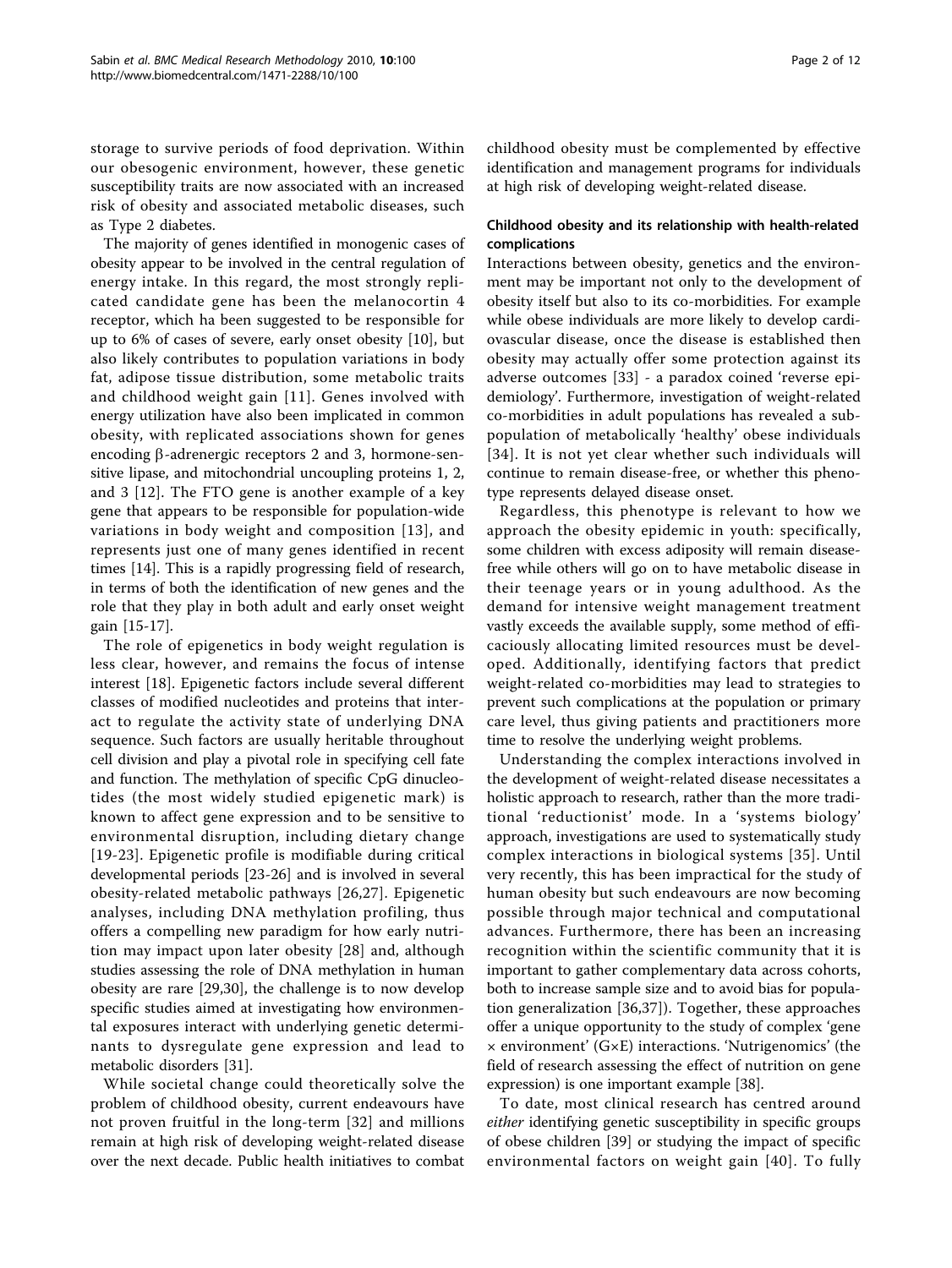explore the heterogeneous factors associated with weight-related disease, however, studies should combine comprehensive phenotypic description (ideally incorporating clinical physical examination), with the capacity to examine genetic/metabolic/proteomic characteristics and accurate measures of environmental exposure. To disentangle associations from potentially causative factors, such studies would recruit initially disease-free overweight/obese youth for standardised clinical longitudinal follow-up to identify important clinical endpoints as they develop.

# What can a Biorepository offer for the study of childhood obesity?

A biorepository acts as a library of biological and associated data from large numbers of individuals, either from the general population or from specific groups of individuals with a condition of interest. Moving beyond isolated sample collection, biorepositories now comprise comprehensive and sophisticated data warehouses containing biological material, results from associated biochemical investigations, detailed participant-level information (e.g. self-completed questionnaires and clinical records) and area-level variables (e.g. measures of environmental exposures).

Such initiatives should, in due course, provide the necessary statistical power to detect relatively small direct effects (odds ratios of the order of 1.15 to 1.3) that will nonetheless be of clinical significance and be directly relevant to public health [[41](#page-11-0)]. There are now many established biobanks, with examples being the Western Australia Genome Project [\(http://www.genepi.](http://www.aifs.gov.au/growingup/) [org.au/projects/waghp.html](http://www.aifs.gov.au/growingup/)) and the UK Biobank ([http://www.ukbiobank.ac.uk](http://www.abs.gov.au/)). Each aims to recruit enough individuals for stand-alone genetic association studies, although future international harmonisation of national biobanks (e.g. through ventures such as the Promoting Harmonisation of Epidemiological Biobanks in Europe (PHOEBE); [http://www.populationbiobanks.](http://www.sdqinfo.com/) [org](http://www.sdqinfo.com/)) will further increase statistical power [\[41](#page-11-0)].

The investigation of complex childhood weight issues should similarly benefit by routinely and prospectively 'biobanking' blood samples (and possibly other biofluids such as urine and saliva) alongside longitudinal data from sufficient numbers of overweight and obese youth. No such biobank has yet been established. This manuscript describes the initial phase of establishing the 'Childhood Overweight BioRepository of Australia' (termed 'COBRA'). The aim in publishing protocols at this early stage is to enable harmonisation and collaboration with other centres who may be considering such investigations. It is hypothesised that, given sufficiently harmonised data and a multidisciplinary, international, multi-site approach, COBRA will ultimately enable systems biology investigations of the effects of excess adiposity from childhood across multiple biological pathways, including the G×E interactions that impact on these molecular networks.

# Which specific questions will be addressed within COBRA?

Initial investigations will consist of cross-sectional analyses of prevalent cases (comparing those with and without co-morbidities at initial assessment). Longitudinal data collection will enable investigations of incident cases (those who subsequently develop co-morbidities) and those who remain disease free (controls). Specific objectives of COBRA are outlined below:

# 1. Identification of factors associated with increased risk of weight-related co-morbidity at initial presentation

There is a high prevalence of adverse health problems within cohorts of overweight children. For example, abnormal glucose metabolism (i.e. either impaired fasting glucose or impaired glucose tolerance) is present in approximately 10% of obese youth, whereas the metabolic syndrome is present in as many as 1-in-4 obese individuals attending specialist services [[42\]](#page-11-0). While discrepancies in diagnostic criteria for the latter lead to some variation around this figure, a diagnosis of metabolic syndrome in pre-adult years is highly significant [[43\]](#page-11-0). A biorepository designed to identify risk factors associated with weight-related complications, and the development and assessment of appropriate screening and treatment strategies to prevent or delay co-morbidity onset, would greatly assist clinical management.

2. Determination of how environmental, genetic and

# metabolic factors come together to confer an increased risk of future disease

With prospective data collection, it will be possible to begin to discriminate temporal relationships between G×E 'clusters' and development of specific co-morbidities. These data should inform service delivery and allow appropriate management strategies to be focussed to those most at-risk. COBRA will build upon evidence from existing research strategies that are examining gene by nutrition interactions ([http://www.nugo.org/](http://www.ipaq.ki.se/ipaq.htm)) and physical activity by metabolism interactions [\(http://](http://www.bristol.ac.uk/alspac/) [www.earlybirddiabetes.org/index.php\)](http://www.bristol.ac.uk/alspac/) in healthy nonobese adults and children respectively, as well as gene by nutrition interactions in obese adults [\(http://www.](http://www.activelivingresearch.org/node/10649) [nugenob.com/](http://www.activelivingresearch.org/node/10649)). The project carves an important niche in this regard.

# 3. Identification of factors associated with success in longterm weight loss and maintenance

With prospective data collection, it will be possible to identify factors associated with success in controlling weight and avoidance of long-term disease. Within intensive weight management programs some children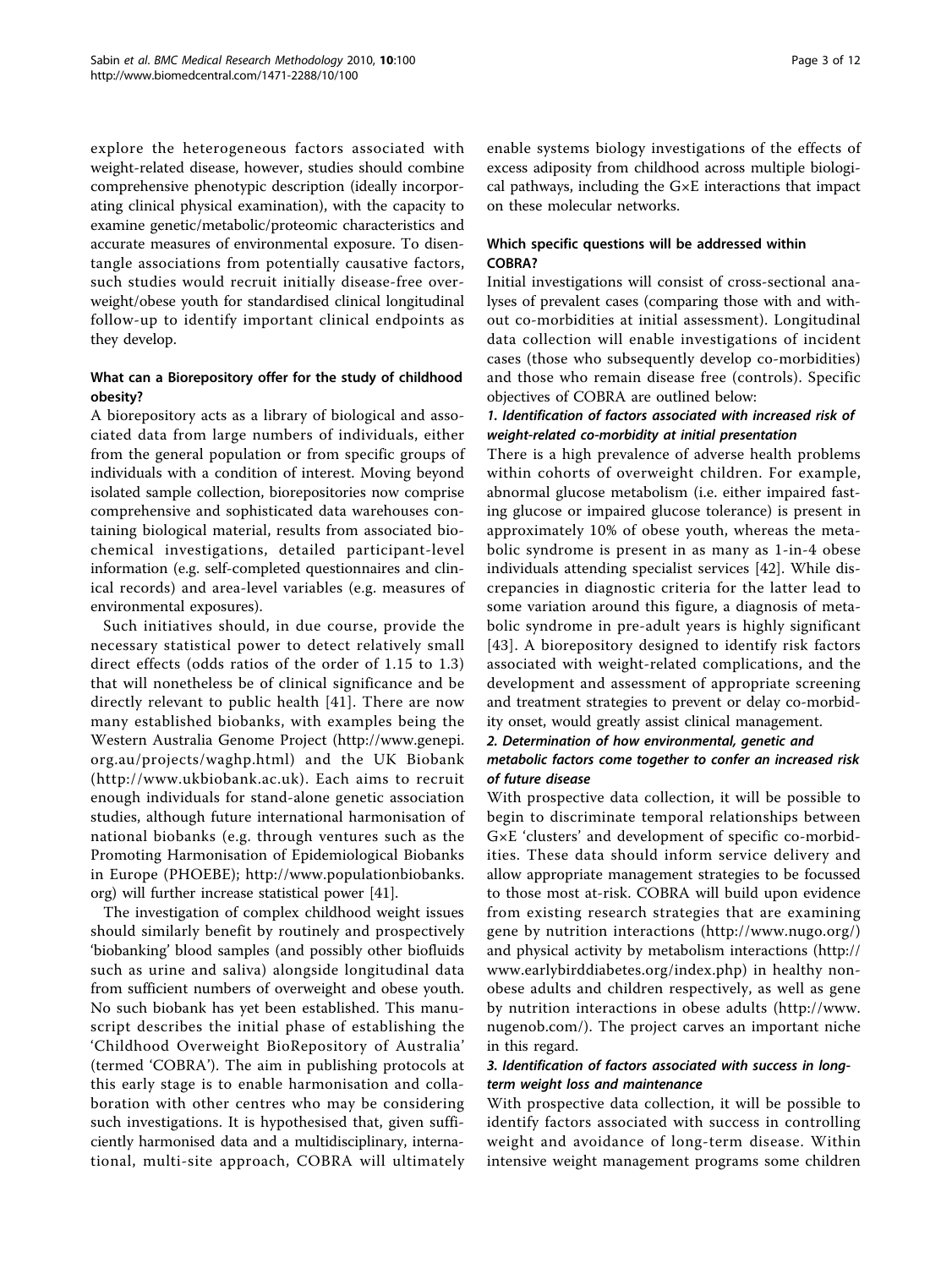do well, while others appear extremely resistant to change [[44-46](#page-11-0)]. Some of this resistance is likely to be due to complex individual family, lifestyle, societal and cultural factors, but there is also evidence that metabolic [[47\]](#page-11-0), genetic [\[48,49](#page-11-0)] and environmental factors [\[44](#page-11-0)] also impact upon potential 'success'. While the US National Weight Control Registry ([http://www.nwcr.ws/\)](http://www.pedsql.org/) has yielded important and unexpected information for overweight adults, there is no comparable information for children. The extensive baseline phenotyping undertaken in COBRA offers such an opportunity for similar studies in children.

This manuscript outlines the initial phases of development of COBRA, with details of study design and preliminary data relating to uptake.

# Methods

#### Participants: Who should be approached for inclusion?

COBRA was established to investigate the development of weight-related co-morbidity, rather than the development of obesity *per se*, and therefore it targets populations with established obesity. Sites that can support in-depth clinical assessment are best placed to join COBRA although the project was designed using a 'modular' format so that it is sufficiently flexible to cope with variations in the specific study components that can be implemented according to feasibility at the local site.

At the parent site (The Royal Children's Hospital (RCH), Melbourne, Australia), all overweight and obese patients referred to the Weight Management Service are approached for enrolment. For the purposes of recruitment, overweight and obesity is classified using the 85<sup>th</sup> and 95<sup>th</sup> percentile cut-offs of US-derived data produced by the Centres for Disease Control and Prevention (<http://www.cdc.gov>), as these data are routinely used on growth charts in Australia. When it comes to longitudinal analysis, there are a range of alternative systems for classification (e.g. International Obesity Task Force criteria, or World Health Organisation recommendations) and these may continue to evolve over time. Therefore, the COBRA dataset will always include raw height, weight and BMI data, so that other classifications can be used flexibly and as appropriate. All children and adolescents (up to age 17.99 years) are approached, with no minimum age for recruitment recognising that, realistically, very few (if any) children are referred and routinely managed through specialist weight management services before the age of 2 years.

With 200-250 new patients each year, this is the largest tertiary-hospital based service within the limited services offered across Australia [\[50](#page-11-0)]. The spectrum of care follows that of other tertiary hospital paediatric weight management services [[46\]](#page-11-0). Routine clinical care involves three-monthly patient visits. In addition to patients with established co-morbidities at initial presentation, a significant proportion develop co-morbidities over time, such as insulin resistance, dyslipidaemia and hypertension. Some go on to develop established diseases such as type 2 diabetes and the metabolic syndrome [[51](#page-11-0)] in adolescence/early adult life. These will act as cases to the 'healthy' overweight/obese controls within the setting of a prospective cohort study.

Recruitment is also being undertaken, with specific ethical approval, within a National Health and Medical Research Council (NHMRC)-funded Randomised Controlled Trial that is currently assessing a 'shared care' approach to the management of childhood obesity (Australian Clinical Trials Registry 12608000055303; [http://](http://www.rch.org.au/ccch/research.cfm?doc_id=12126) [www.rch.org.au/ccch/research.cfm?doc\\_id=12126\)](http://www.rch.org.au/ccch/research.cfm?doc_id=12126). Two additional clinical centres and one population-based cohort study (that includes a significant clinical examination component) are also currently applying for sitespecific ethical approval to join the COBRA project. While longitudinal data collection is not a prerequisite for COBRA uptake, it is emphasised to disentangle temporal associations of future disease.

#### Measures: What data should COBRA collect?

A biorepository needs to balance comprehensive data collection against a patient's clinical needs as this could jeopardise either recruitment or long-term follow-up. Furthermore, data collection should not adversely impact upon, or drive, routine clinical treatment protocols. Measures should include comprehensive assessment of environmental exposure, alongside collection of biosamples that will allow a systems biology approach through genetic, epigenetic and metabolic testing. Accurate anthropometry is vital, as are detailed data on clinical management and follow-up.

Multi-centre data pooling and analysis requires universal agreement relating to key measures. Perhaps the biggest challenge is obtaining agreement on which measures of energy intake and expenditure to collect. Such harmonisation can be enhanced by communication across networks of experts, such as the 'Australasian Child and Adolescent Obesity Research Network' (ACAORN; <http://www.acaorn.med.usyd.edu.au/>) and the German competence network of obesity (Kompetenznetz Adipositas) of the German ministry of Research and Education ([http://kn-adipositas.de/knadipositas/default.aspx\)](http://kn-adipositas.de/knadipositas/default.aspx).

Data collection components employed in COBRA can be summarised as those relating to environment, anthropometry and clinical evaluation, and biological samples, plus long-term follow-up clinical data. These are described in more detail below and in Table [1.](#page-4-0)

a) Environmental measures collected within COBRA are primarily collected through self-completed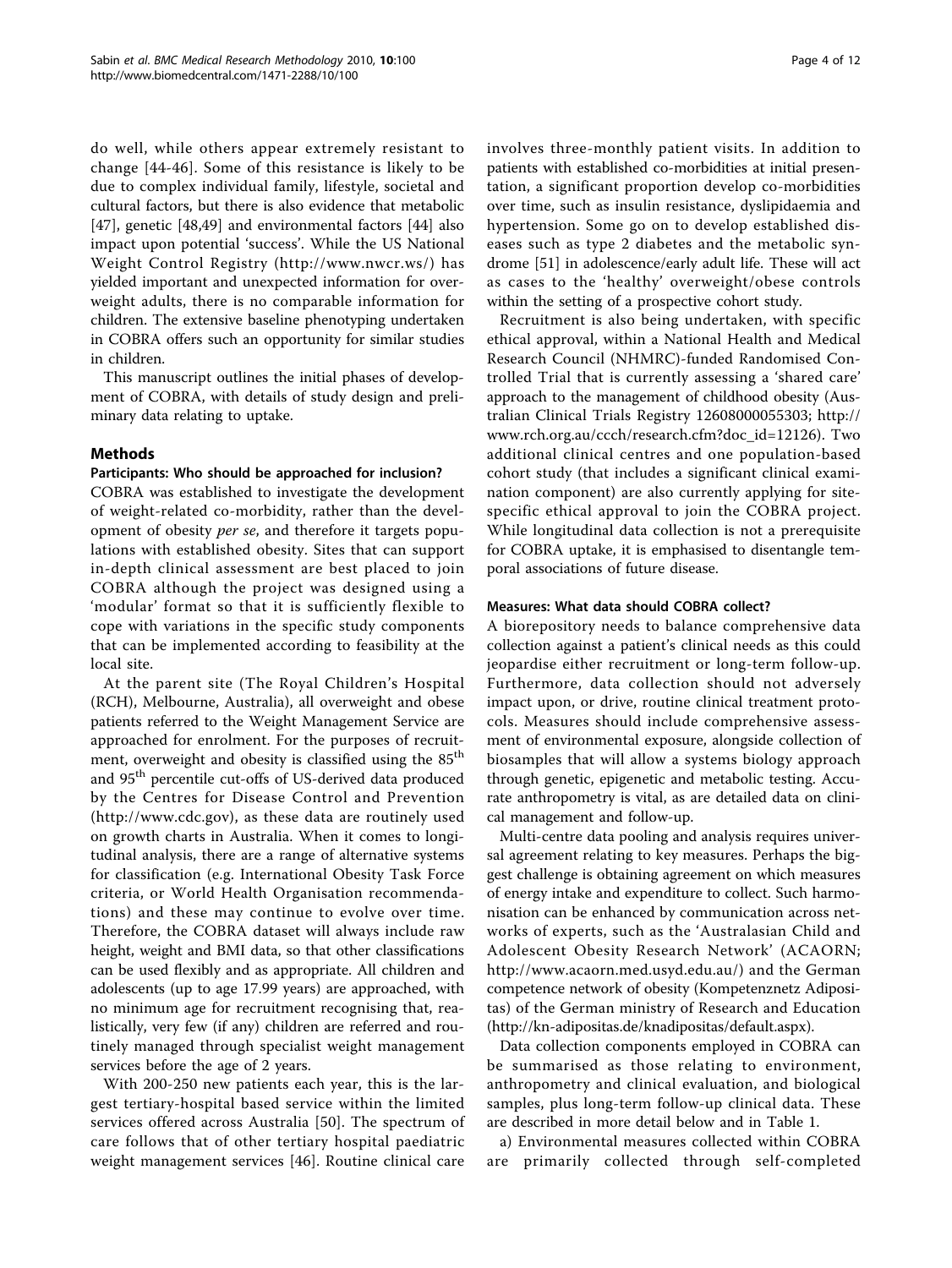#### <span id="page-4-0"></span>Table 1 Parameters collected for each participant within COBRA.

| Self-completed participant information<br>Domain: Instrument/Source (respondent <sup>1</sup> )                                                                                                                                                                                                                                                                                                                                                                                                                                                                                                                                                                                                                                                                                                                                                                                                                                                                                                                                                                                                                                                                                                                    | Clinical exam                                                                                                                                                                                                                                                                                                                                      | <b>Blood samples</b>                                                                                                                                                                                                                                                                                                                                                        |
|-------------------------------------------------------------------------------------------------------------------------------------------------------------------------------------------------------------------------------------------------------------------------------------------------------------------------------------------------------------------------------------------------------------------------------------------------------------------------------------------------------------------------------------------------------------------------------------------------------------------------------------------------------------------------------------------------------------------------------------------------------------------------------------------------------------------------------------------------------------------------------------------------------------------------------------------------------------------------------------------------------------------------------------------------------------------------------------------------------------------------------------------------------------------------------------------------------------------|----------------------------------------------------------------------------------------------------------------------------------------------------------------------------------------------------------------------------------------------------------------------------------------------------------------------------------------------------|-----------------------------------------------------------------------------------------------------------------------------------------------------------------------------------------------------------------------------------------------------------------------------------------------------------------------------------------------------------------------------|
| • Health: Self-rated health (P, C)<br>• Concern with weight: $HopSCOTCH2$ (P)<br>• Help seeking: HopSCOTCH <sup>2</sup> (P)<br>• Pregnancy & birth: HopSCOTCH <sup>2</sup> , LSAC <sup>3</sup> , NHS <sup>4</sup> (P)<br>• Early nutrition: LSAC <sup>3</sup> (P)<br>• Family health history: HopSCOTCH <sup>2</sup> (P)<br>• Mental health: $SDQ^5$ (P, C); Kessler 10 <sup>6</sup> (P, C)<br>• Enjoyment of physical activity (PA): LEAP <sup>7</sup> (P, C)<br>• Active/Sedentary time: HopSCOTCH <sup>2</sup> , LSAC <sup>3</sup> (P, C)<br>• Targeted nutrition/PA: HopSCOTCH <sup>2</sup> (P, C)<br>• Transport, biking, walking: <b>IPAQ<sup>8</sup></b> (P, C)<br>• Childcare: HopSCOTCH <sup>2</sup> (P)<br>· Sleep habits: LSAC <sup>3</sup> (P, C)<br>• Neighbourhood: LSAC <sup>3</sup> , ALSPAC <sup>9</sup> , <b>NEWSA<sup>10</sup></b> (P, C)<br>· Socio-demographic: Census (P)<br>• Household composition: FLAME <sup>11</sup> (P)<br>• Nutrition: 3-day prospective food diary (P, C); $ACAES^{12}$ (P, C)<br>• Quality of life (QoL): PedsQL Core module <sup>13</sup> (P, C); Sizing Them Up <sup>14</sup> (P);<br>Sizing Me $Up^{15}$ (C)<br>$\cdot$ MARCA <sup>16</sup> : 24-hour PA recall | Clinical history<br>· Specific details relating to weight<br>• Other health issues<br>• Peri natal and Past Medical History<br>• Medications (past and present)<br>• Allergies<br>· Immunisations<br>• Developmental history and schooling<br>• Family history<br>· Sleep issues                                                                   | Clinicalpathology<br>$\overline{\cdot}$ Oral Glucose<br>Tolerance Test<br>• Fasting glucose<br>• Fasting Insulin<br>· Lipid profile<br>• Thyroid<br>function test<br>• Liver function<br>tests<br>· Iron studies<br>· Full blood<br>count<br>• Haemoglobin<br>A <sub>1</sub> C<br>$\cdot$ Vitamin D<br>• Vitamin B12<br>• Magnesium<br>· Calcium<br>• Phosphate<br>• Folate |
|                                                                                                                                                                                                                                                                                                                                                                                                                                                                                                                                                                                                                                                                                                                                                                                                                                                                                                                                                                                                                                                                                                                                                                                                                   | Clinical examination<br>· General appearance (dysmorphism, affect, body<br>proportions)<br>· Cardiovascular examination including blood<br>pressure<br>• Respiratory examination<br>• Abdominal examination<br>· Skin (acne, hirsutism, acanthosis nigricans,<br>intertrigo, striae)<br>• Pubertal assessment (method of Tanner and<br>Whitehouse) | Research assays                                                                                                                                                                                                                                                                                                                                                             |
| Notes: In addition to self-completed survey items, participants wear an<br>accelerometer, which is an omni-directional device to record child's<br>movement in 15 second intervals over 9 days. O                                                                                                                                                                                                                                                                                                                                                                                                                                                                                                                                                                                                                                                                                                                                                                                                                                                                                                                                                                                                                 | Anthropometry<br>• Height (measured to nearest<br>• 0.1 cm using a stadiometer)<br>• Weight<br>• Waist circumference<br>· Bioimpedence (measure of % fat by body<br>quadrant, fat free mass, & basal metabolic rate)                                                                                                                               | See Table 2                                                                                                                                                                                                                                                                                                                                                                 |

2 HopSCOTCH is an NHMRC-funded clinical intervention trial of shared care for paediatric obesity currently being undertaken at RCH/MCRI [\(http://www.rch.org.au/](http://www.biomedcentral.com/1471-2288/10/100) [ccch/research.cfm?doc\\_id=12126](http://www.biomedcentral.com/1471-2288/10/100)).

<sup>3</sup> Longitudinal Study of Australian Children [\(http://www.aifs.gov.au/growingup/\)](http://www.aifs.gov.au/growingup/).

4 National Health Survey 2004/05 ([http://www.abs.gov.au/\)](http://www.abs.gov.au/).

<sup>5</sup>Strengths & Difficulties Questionnaire ([http://www.sdqinfo.com/\)](http://www.sdqinfo.com/).).

<sup>6</sup>Kessler 10 [\[66](#page-11-0)]..

<sup>7</sup> Live Eat and Play Study [[67\]](#page-11-0).

<sup>8</sup>International Physical Activity Questionnaire (<http://www.ipaq.ki.se/ipaq.htm>).

9 Avon Longitudinal Study of Parents and Children (Children of the 90's;<http://www.bristol.ac.uk/alspac/>).

<sup>10</sup>Neighborhood Environment Walkability Scale Abbreviated (sections C-H; [http://www.activelivingresearch.org/node/10649\)](http://www.activelivingresearch.org/node/10649): only administered to 13+ yo.

11FLAME–A New Zealand study to identify risk factors for obesity in children [\[68\]](#page-11-0).

<sup>12</sup>The Australian Child & Adolescent Eating Survey food frequency questionnaire (ACAES FFQ), [[69\]](#page-11-0).

<sup>13</sup>PedsQL - Measurement model for the Pediatric Quality of Life Inventory [\(http://www.pedsql.org/\)](http://www.pedsql.org/).

14'Sizing Them Up' [\[70](#page-11-0)].

15'Sizing Me up' [[71](#page-11-0)].

<sup>16</sup>Multimedia Activity Recall for Children & Adolescents (MARCA) [\[72\]](#page-11-0): this instrument is currently waiting to be implemented into the study protocol.

questionnaires. Wherever possible, these have been validated and/or are standardised and widely used. COBRA participants complete questionnaires at home in the week preceding the initial clinical appointment. These include a parent questionnaire, a child questionnaire (for those aged 11 years and older), a food frequency questionnaire, and a 3-day food diary. Parent and child questionnaires are available as supplementary material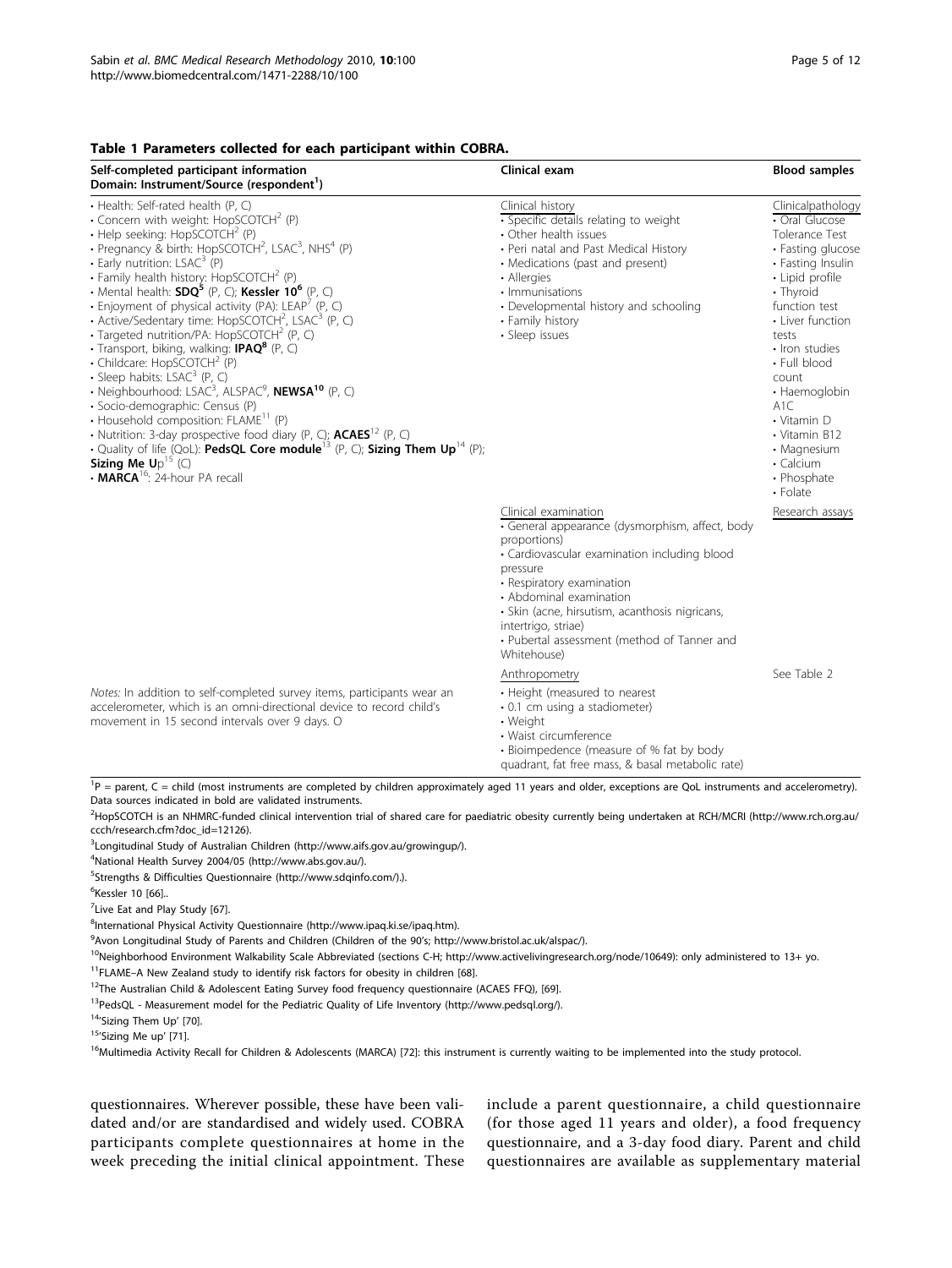to this manuscript (Additional files [1, 2](#page-9-0), [3](#page-9-0), [4, 5](#page-9-0), [6](#page-9-0), [7, 8](#page-9-0), [9, 10](#page-9-0), [11](#page-9-0), [12, 13](#page-9-0), [14\)](#page-9-0). Children aged five years and older also complete a specific child survey upon clinical presentation (interviewer-administered for the youngest children). At this time, parents also complete the parent-reported version of these instruments so that items and reference periods are synchronised between parents and child.

b) Biological samples are collected for both clinical and research applications. RCH Weight Management Service clinical protocols include a routine panel of pathology examinations that is subject to minor modification based on individual clinical presentation. It includes: (i) metabolic profiles (including liver function tests, lipid profiles, insulin and glucose [fasting in under 10 year olds and as part of an oral glucose tolerance test in over 10 year olds]), and (ii) nutritional assessment (iron stores, B group vitamins, Vitamin D, folate, calcium, phosphate, magnesium).

Research specimens are collected at the same time as clinical pathology samples to minimise patient burden and distress. Table 2 outlines the protocol for research biological sample collection and storage. These samples are then biobanked for future investigation which will include: (i) metabolic analyses (e.g. adiponectin, leptin, resistin), (ii) genetic analysis, (iii) gene expression analysis, and (iv) epigenetic analysis in peripheral blood mononuclear cells. Genetic analyses will include major susceptibility loci for weight-related co-morbidities such as T2DM [\[52\]](#page-11-0), lipid abnormalities [\[53\]](#page-11-0) and the metabolic syndrome [[54](#page-11-0)], as well as larger-scale genomewide association studies. Expression profiling, by high throughput quantitative RT-PCR, will include assessment of mRNA expression of known target genes involved in obesity, type 2 diabetes, metabolism and inflammation, while DNA microarray analysis may potentially reveal novel gene pathways significantly altered in overweight children at highest risk of metabolic complications. Epigenetic analysis will include assessment of DNA methylation of CpG dinucleotides involved in the regulation of gene expression, as this is strongly influenced by environmental factors. Biobanked samples are currently stored within the Murdoch Childrens Research Institute Biobanking Facility, which will ultimately be housed in the Children's BioResource Centre in the new Royal Children's Hospital in Melbourne. As COBRA moves to multi-site data collection, local sites will need to assess the feasibility of maintaining biospecimen locally or centralising sample storage using existing COBRA infrastructure.

c) Anthropometry and clinical data collection includes baseline and at least bi-annual measures of height, weight, waist circumference, total and regional fat and muscle mass (using a body composition analyser (currently BC-418, Tanita Corporation, Tokyo, Japan)), blood pressure and pubertal status. Additionally, the initial consultation collects detailed information relating to the presence of weight-related co-morbidities.

d) Longitudinal follow-up data are collected through clinic re-attendance up until patients reach 18 years of age. These clinic visits are scheduled at equally spaced intervals (initially 3 monthly), with routine clinical data collected (including Auxology, all details relating to attempts at weight management, other clinical events, and results of routine repeat clinical investigations). Follow-up in adulthood for the parent organisation will be enabled through participation in BioGrid ([http://www.](http://www.biogrid.org.au/wps/portal) [biogrid.org.au/wps/portal\)](http://www.biogrid.org.au/wps/portal), a Victorian data-linkage resource that can identify and facilitate access to data on medical visits at other participating hospitals or health administration datasets maintained by the Victorian Department of Health. As such data linkage resources may not be available for other national or international centres, and recognising that some children will fail to reattend follow-up appointments, COBRA has also incorporated a 'consent to re-contact' procedure should participants be lost to follow up through standard clinical contact.

The process of recruitment, along with data and sample collection, is shown as a flowchart in Figure [1](#page-6-0).

| Biospecimen fractions & number/volume of stored aliquots |             |                   |                                                                              |                    |                 |                            |                   |  |
|----------------------------------------------------------|-------------|-------------------|------------------------------------------------------------------------------|--------------------|-----------------|----------------------------|-------------------|--|
|                                                          |             |                   | Participant age Type of collection tube Guthrie cards Peripheral whole blood | Plasma             |                 | Lymph-ocytes Granulo-cytes | Sera              |  |
| $>=$ 3 years                                             | <b>EDTA</b> | $4 \times 0.1$ ml |                                                                              | $2 \times 1$ ml    | $3 \times 1$ ml | $2 \times 1$ m             |                   |  |
|                                                          | SG          |                   |                                                                              |                    |                 |                            | $6 \times 0.5$ ml |  |
|                                                          | LH          |                   | $4 \times 1$ m                                                               | $4 \times 0.5$ ml  |                 |                            |                   |  |
|                                                          | Citrate     |                   |                                                                              | $4 \times 0.25$ ml |                 |                            |                   |  |
| <3 years                                                 | <b>EDTA</b> | $4 \times 0.1$ ml |                                                                              |                    | $2 \times 1$ m  | $2 \times 1$ m             |                   |  |
|                                                          | SG          |                   |                                                                              |                    |                 |                            | $4 \times 0.5$ ml |  |
|                                                          | LН          |                   | $2 \times 1$ m                                                               | $2 \times 0.5$ ml  |                 |                            |                   |  |
|                                                          | Citrate     |                   |                                                                              | $3 \times 0.25$ ml |                 |                            |                   |  |

Table 2 COBRA Biobank sample collection.

Number of samples x volume collection. ml = millilitre(s). EDTA = EthyleneDiamineTetraAcetic acid tube. SG = Serum Gel tube. LH = Lithium Heparin tube.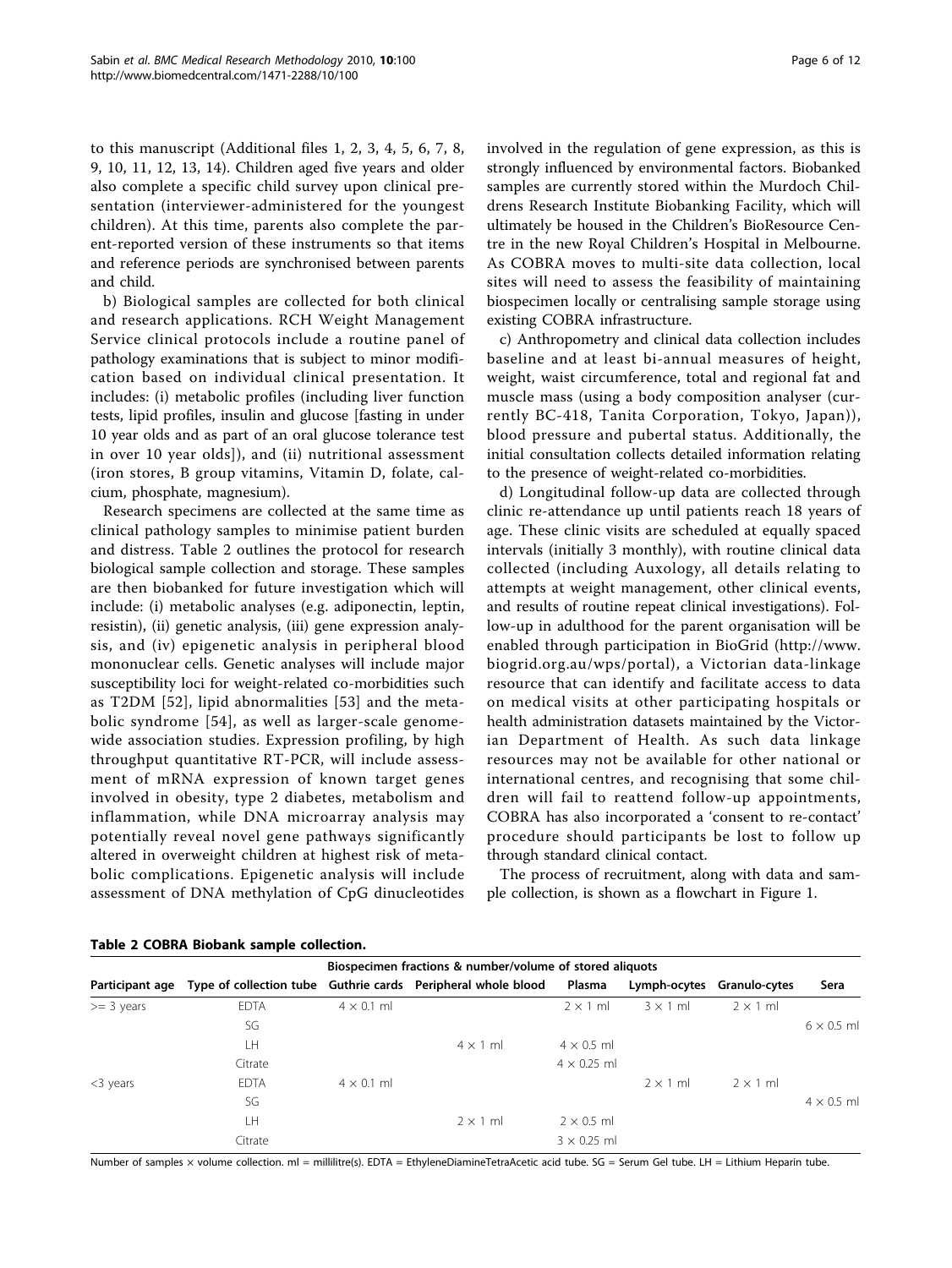<span id="page-6-0"></span>Sabin et al. BMC Medical Research Methodology 2010, 10:100 http://www.biomedcentral.com/1471-2288/10/100

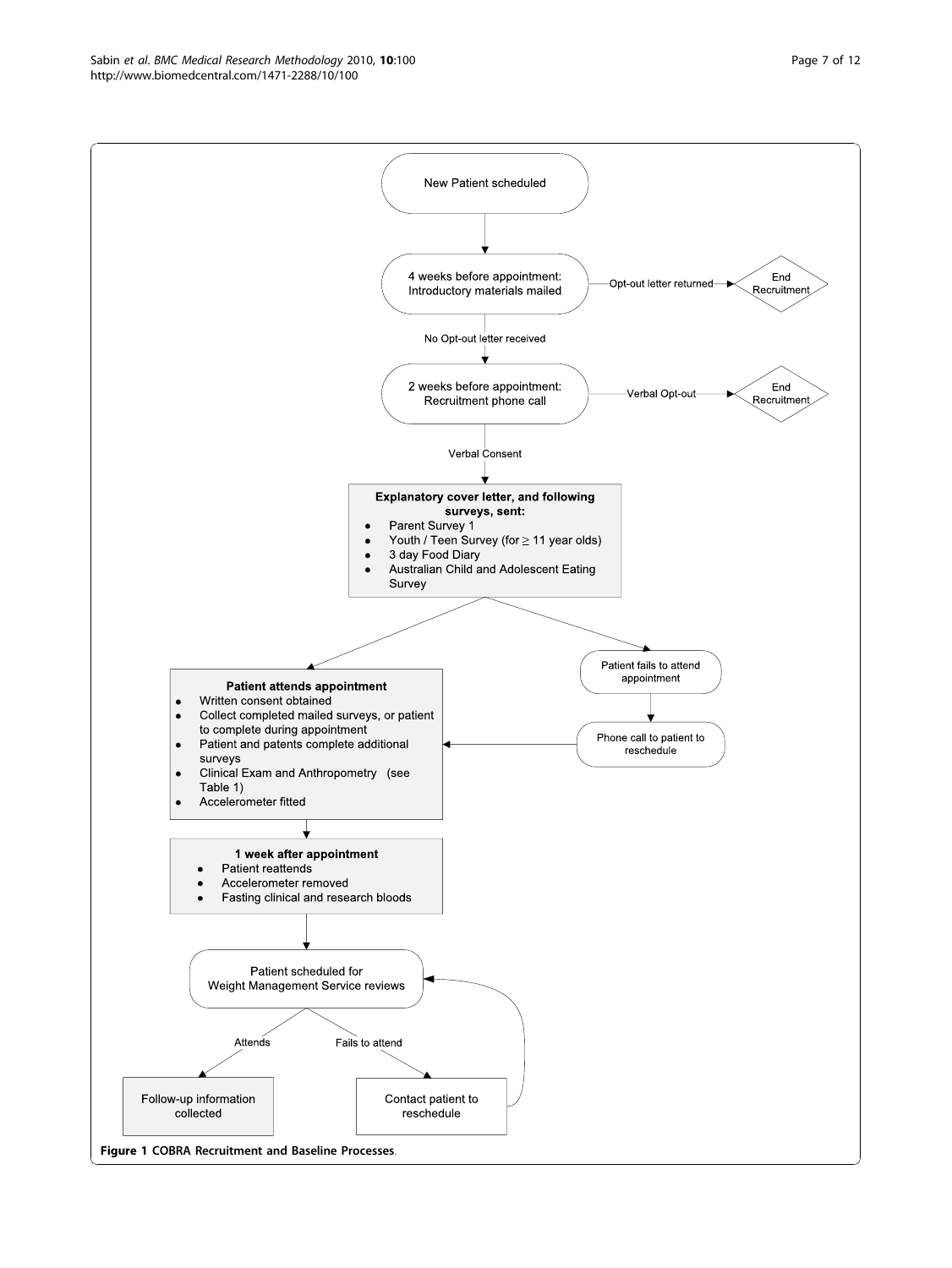It is intended that data will be stored centrally (subject to local patient confidentiality constraints) using the Western Australian Genetic Epidemiology Resource (an NHMRC Enabling Facility;<http://www.wager.org.au/>) or similar resource. This facility provides rigorous patient privacy and confidentiality safeguards, especially in relation to the transmission of electronic information, combined with the ability to customise access to specific data components (e.g. individual variables) and/or patient data (e.g. subsets of participants).

#### What is the anticipated attrition?

Obesity management is associated with notoriously poor compliance [\[55\]](#page-11-0). Therefore steps that improve rates of follow-up and clinic attendance will improve the quality of longitudinal data. In a recent audit of the RCH Weight Management Service, non-attendance was 20% (cancellations 7%, failure to attend without prior notice 13%) over a 3 ½ year period. This high rate of patient treatment attendance is predominantly due to the addition of a clinic co-ordinator who contacts patients and ensures that all clinic appointment times are filled. While these figures appear favourable for the parent organisation, there may be large inter-site variations in clinic compliance.

### Ethical issues

COBRA, or any comparable childhood biorepository, involves complex ethical issues. These include data collection from minors, long-term storage of biological samples for subsequent genetic analysis, participant expectations, data protection and privacy, data linkage, and unspecified consent. These issues have been extensively reported elsewhere [\[56-59](#page-11-0)]. Despite these complex challenges, there is widespread support for projects that will benefit the public good [[60\]](#page-11-0). COBRA has been approved at the parent site by the RCH Human Research Ethics Committee and current COBRA investigators can provide support, in terms of access to approved ethical documents and consent forms, to other investigators seeking to join this initiative. Fully informed and written consent is obtained in all cases.

#### Sample size and statistical power

Studies of G×E interactions require large sample sizes. At a population level, the study of G×E interactions in disease development requires tens of thousands of subjects and is driven by the low frequency of disease within the population (e.g. the UK Biobank - [http://](http://www.ukbiobank.ac.uk/) [www.ukbiobank.ac.uk/](http://www.ukbiobank.ac.uk/)). Conversely, however, much smaller numbers are required when the prevalence of the condition of interest is much higher within the study population. Therefore, biobanking samples from groups of individuals who are at much higher risk of disease (e.g. overweight youth or those with a family

Data on the specific contribution of genetic, environmental, and G×E interactions to the development of co-morbidities in obese youth is not currently available - this is one reason for initiating COBRA. Sample size estimates for COBRA were therefore developed based on hypothetical combinations of at-risk allele frequencies, environmental exposure prevalence and magnitude of G×E interactions. The sample size estimates are applicable to logistic regression models (to estimate the size of G×E interaction on dichotomous endpoints defined by disease status), and Cox's proportional hazards models (to analyse time until disease occurrence estimating the increase in the instantaneous rate of disease) resulting from the G×E interaction.

Table [3](#page-8-0) presents the predicted power under several scenarios. This indicates that with 1000 children, COBRA will have 80% power to detect G×E interactions at the 5% level of significance in half of the modelled combinations. This improves substantially with a sample size approaching 2000 subjects. Given current national and international uptake of COBRA, it is anticipated that this will be achievable within 3-5 years.

The proportion of participants with specific adverse health problems will be reported with 95% confidence intervals. Allele frequencies and presence of environmental factors of interest will also be summarised. Logistic regression models and Cox proportional hazards models for binary and time to event outcomes respectively, will be fitted to identify the risk and protective factors (predictor variables) for health problems and long-term disease (outcomes) for obese children.

Logistic and Cox regression models will be fitted to test the hypothesis that the effect of specific alleles on the risk of developing adverse health problems and long-term diseases is modified by the presence of select environmental factors (i.e. is the size of the odds ratio (or hazard ratio) between a particular gene and a specific health problem dependent upon whether the environmental risk factor is present). In these models the gene and environment variables (both categorical) will be used in the model as predictor variables in addition to a variable that represents the interaction between the gene and environment variables. The p-value for the gene-by-environment interaction variable will be used to quantify evidence against the hypothesis that there is no effect modification (interaction).

Where the effects of the gene on the disease are not in opposing directions within the categories of the environmental exposure, evidence for a gene-disease effect will be quantified using a simultaneous (or "joint") hypothesis test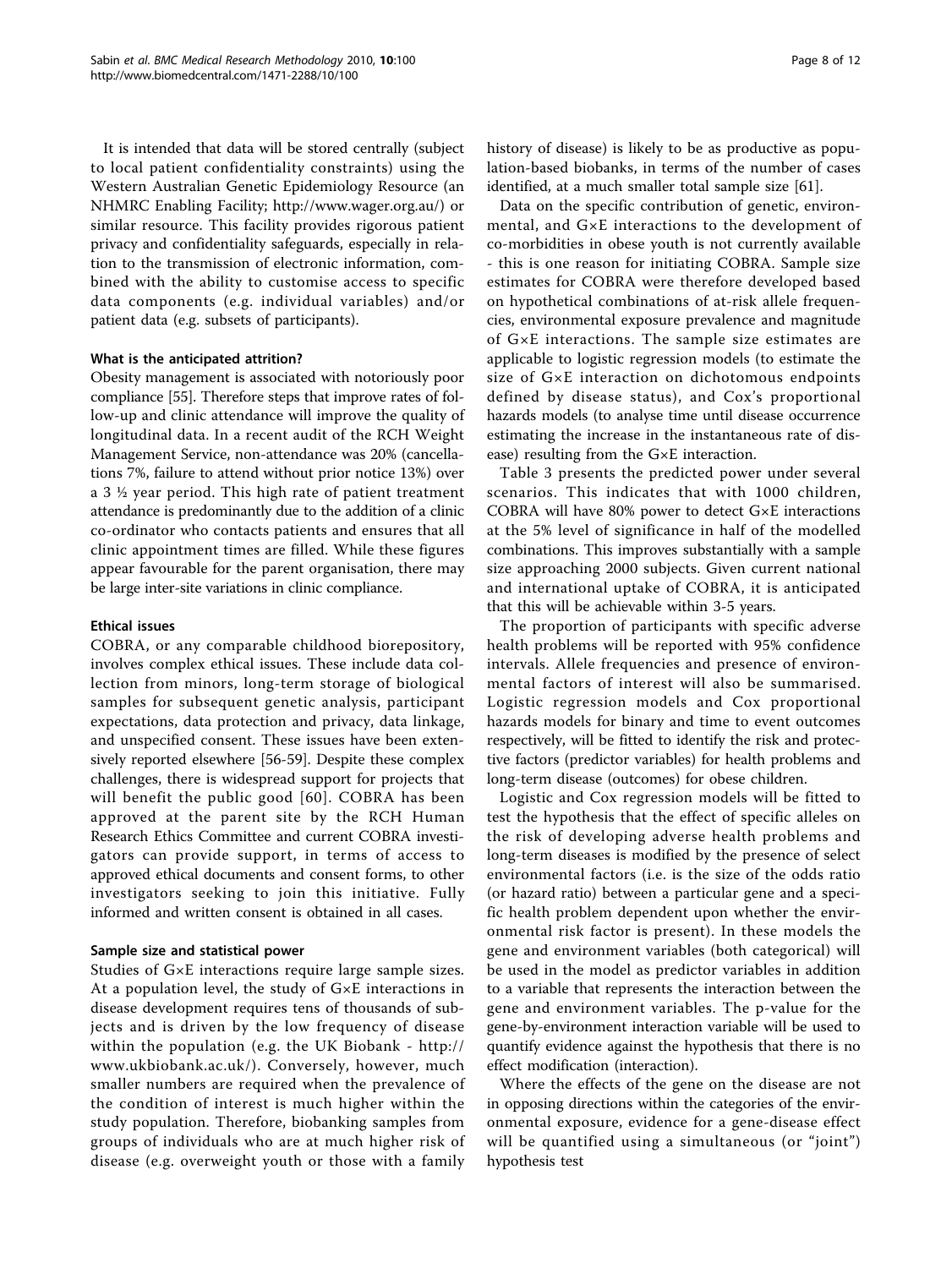| SAMPLE SIZE = $1000$ |                                          |                                              | SAMPLE SIZE = $2000$                     |                                 |                                              |       |  |  |
|----------------------|------------------------------------------|----------------------------------------------|------------------------------------------|---------------------------------|----------------------------------------------|-------|--|--|
|                      | $G \times E$ interaction OR = 2          |                                              |                                          | $G \times E$ interaction OR = 2 |                                              |       |  |  |
| Allele frequency (%) |                                          | Binary environmental exposure prevalence (%) |                                          |                                 | Binary environmental exposure prevalence (%) |       |  |  |
|                      | 20                                       | 30                                           | 40                                       | 20                              | 30                                           | 40    |  |  |
| 10                   | 37.6%                                    | 45.8%                                        | 49.5%                                    | 64.2%                           | 74.6%                                        | 78.6% |  |  |
| 20                   | 49.8%                                    | 58.9%                                        | 62.2%                                    | 79.0%                           | 87.1%                                        | 89.4% |  |  |
| 30                   | 50.4%                                    | 58.7%                                        | 61.2%                                    | 79.6%                           | 87.0%                                        | 88.7% |  |  |
|                      |                                          | $G \times E$ interaction OR = 2.5            |                                          |                                 | $G \times E$ interaction OR = 2.5            |       |  |  |
| Allele frequency (%) |                                          | Binary environmental exposure prevalence     |                                          |                                 | Binary environmental exposure prevalence     |       |  |  |
|                      | 20                                       | 30                                           | 40                                       | 20                              | 30                                           | 40    |  |  |
| 10                   | 57.2%                                    | 67.9%                                        | 72.3%                                    | 85.7%                           | 92.9%                                        | 95.0% |  |  |
| 20                   | 72.6%                                    | 81.7%                                        | 84.3%                                    | 95.2%                           | 98.2%                                        | 98.7% |  |  |
| 30                   | 73.3%                                    | 81.3%                                        | 83.1%                                    | 95.5%                           | 98.1%                                        | 98.5% |  |  |
|                      | $G \times E$ interaction OR = 3          |                                              |                                          | $G \times E$ interaction OR = 3 |                                              |       |  |  |
| Allele frequency (%) | Binary environmental exposure prevalence |                                              | Binary environmental exposure prevalence |                                 |                                              |       |  |  |
|                      | 20                                       | 30                                           | 40                                       | 20                              | 30                                           | 40    |  |  |
| 10                   | 71.4%                                    | 81.9%                                        | 85.7%                                    | 94.7%                           | 98.2%                                        | 99.0% |  |  |
| 20                   | 85.9%                                    | 92.5%                                        | 94.1%                                    | 99.0%                           | 99.8%                                        | 99.9% |  |  |
| 30                   | 86.6%                                    | 92.2%                                        | 93.1%                                    | 99.1%                           | 99.8%                                        | 99.8% |  |  |

#### <span id="page-8-0"></span>Table 3 Power to detect Gene  $\times$  Environment (G $\times$ E) interactions.

OR = odds ratio. Disease prevalence is 25% throughout. Magnitude of associations between binary outcome and each of the gene and environmental risk factors are 1.6 throughout. Condition is assumed to be dominant throughout. Figures in bold represent scenarios where sufficient power for the study will be achieved.

[[62\]](#page-11-0) of the gene and gene-by-environment interaction effects. There is recent evidence that this joint test, as opposed to a test of the gene variable alone in a simple marginal gene-disease model, improves power for detecting a gene effect - even in the presence of a degree of misclassification in the environmental measures [[62\]](#page-11-0). The results from the interaction tests, supplemented by the joint tests where appropriate, will clarify the nature of the specific gene-disease associations.

#### Results

Data collection for COBRA at the RCH Weight Management Service was initiated in late April 2009. In the first nine months, 116 patients were approached for study participation. Of these, 24% cancelled or repeatedly failed to attend their appointment and were subsequently excluded. Of the 87 remaining patients, 25% declined participation, 67% consented to COBRA, and 8% are currently being recruited.

Table 4 presents demographic information and response rates for the first ten months of recruitment. Of the 77 eligible families that have attended their initial Weight Management Service appointment, early findings indicate lower participation rates among adolescents.

Completion rates for the various individual components of baseline data collection are as follows: (a) Parent Survey 1, 85%; (b) Child Survey 1, 91%; (c) Parent Survey 2, 85%; (d) Child Survey 2, 97%; (e) food frequency questionnaire, 93%, (f) 3-day food diary, 56%; (g) accelerometry, 92%; and, (h) venous blood sample, 73% (with an additional 11% scheduled). This indicates that, despite reports in the literature indicating high rates of treatment non-adherence, families that participate in COBRA demonstrate a high rate of baseline data completion.

Some follow-up visits have already occurred, but data relating to these have not yet been analysed.

#### **Discussion**

The establishment of a biorepository of data and biological samples from large numbers of overweight and obese children, alongside longitudinal data collection relating to co-morbidities, offers a unique opportunity to examine the complex G×E interactions that likely govern longterm disease risk in children and adolescents.

One of the primary strengths of COBRA is that it incorporates comprehensive baseline clinical phenotyping with longitudinal follow up. Future investigations may be incorporated through (a) on-going clinical follow-up by established tertiary treatment services, or (b)

#### Table 4 COBRA response rates by age and gender.

|              |              | Sex |                                        | Age ranges (years) |      |       |
|--------------|--------------|-----|----------------------------------------|--------------------|------|-------|
|              | Total number | м   |                                        | $\leq 5$           | 5-10 | 11-18 |
| Eligible (%) | 77           |     | 41 (53) 36 (47) 6 (8) 34 (44) 37 (48)  |                    |      |       |
| Enrolled (%) | 55           |     | 30 (55) 25 (45) 6 (11) 25 (45) 24 (44) |                    |      |       |
| Declined (%) | 22           |     | 11 (50) 11 (50) 0 (0) 9 (41) 13 (59)   |                    |      |       |

Participants with upcoming initial appointments ( $n = 3$ ) and families currently being recruited ( $n = 7$ ) have been excluded from these results.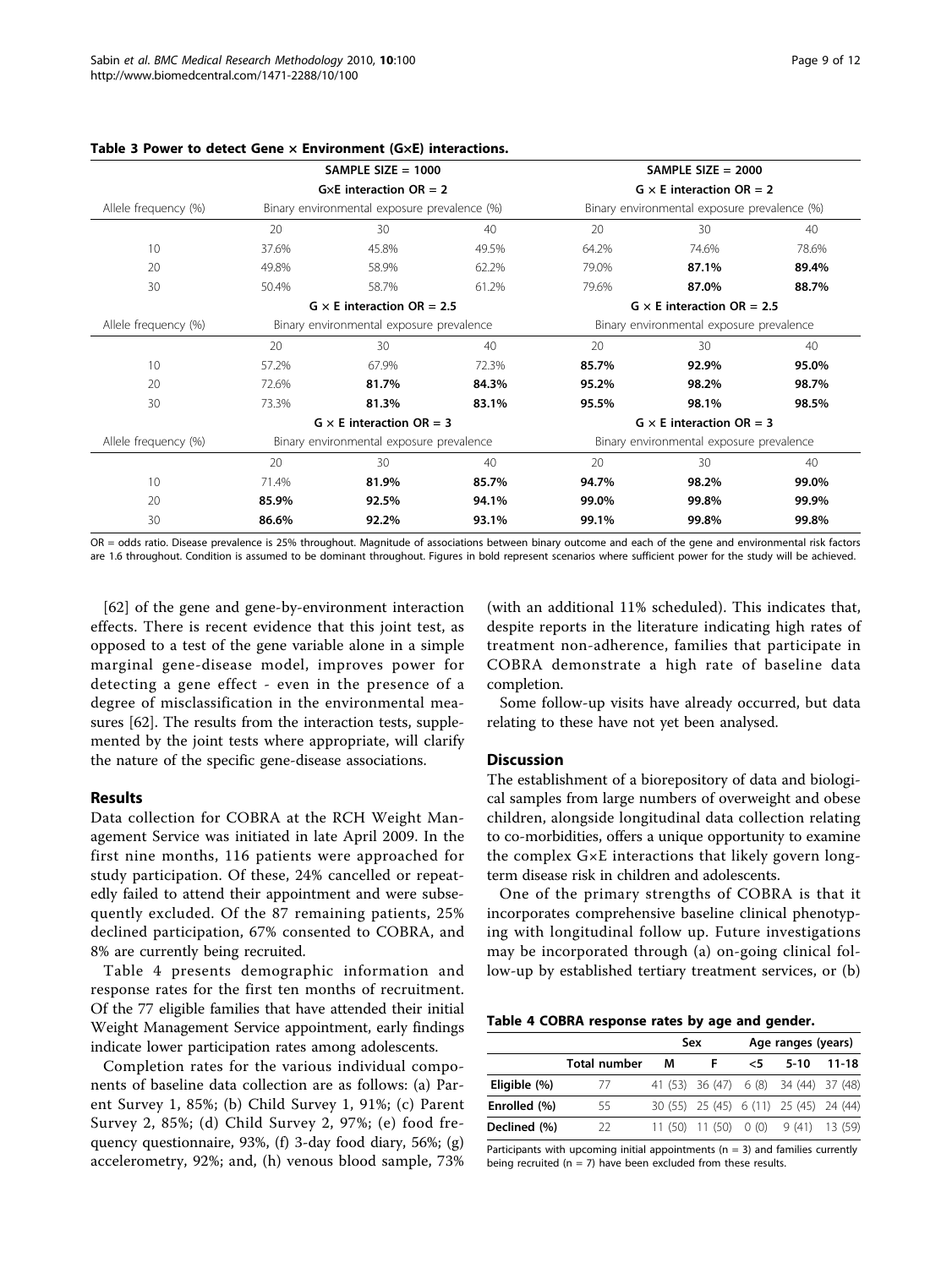<span id="page-9-0"></span>consent to recontact for future waves of data collection. Multi-site input, both nationally and internationally, will allow specific investigation of G×E effects in diverse populations, as well as allowing analysis of comparative effectiveness of different site-specific treatment modalities. Additionally, combining research biospecimen collection (for storage in the biorepository) with pathology examinations required for clinical care has resulted in (a) access to specialist phlebotomists available through the tertiary paediatric care sector, (b) reduced patient distress, and (c) a high proportion of patients successfully contributing research samples. Routine clinical follow up has also resulted in on-going contact with families and multiple opportunities to collect and query self-completed questionnaire responses, as indicated by high response rates for this component.

The primary potential weakness of COBRA is low recognition of childhood obesity by parents [\[63\]](#page-11-0) and health professionals [[64](#page-11-0)] as well as a paucity of wellresourced services for referred children [[50](#page-11-0)]. Furthermore, as COBRA recruitment occurs within specialist centres, selection bias from recruitment of only treatment-seeking individuals will occur. There may also be variation in allele frequencies between sites due to differences in the underlying population substructure. While this may increase samples sizes required for the analysis of G×E interactions, it may also provide information on potential confounding due to ancestry and facilitate identification of different G×E interactions across different sites/countries.

# Conclusions

To date, current strategies aimed at both the prevention and treatment of childhood obesity, and especially within primary care settings, have largely failed to deliver expected results [[65](#page-11-0)]. This could lead to a pandemic of weight-related disease unless novel modes of research are urgently developed to prevent and treat those most at risk. Recent technological advances now allow a 'wider' approach to the study of factors that govern weight status and disease risk in young people. A biorepository of data and biological samples from a large cohort of obese children and adolescents will become a valuable resource over time, enabling investigation of paediatric precursors to adult disease.

Many may be of the opinion that the problem of childhood obesity does not require this intense level of investigation. Some argue that the problem can be easily solved with more prescriptive measures to modify lifestyles of young children. All attempts at this to date, however, have inexorably failed in the long-term. It is

Page 10 of 12

therefore time to rethink strategy, with biorepositorybased initiatives likely to prove an invaluable resource in years to come.

#### Declaration of competing interests

The authors declare that they have no competing interests.

# Additional material

[Additional file 1: A](http://www.biomedcentral.com/content/supplementary/1471-2288-10-100-S1.PDF). COBRA Survey 1 Parent 1-2yo.pdf. COBRA Survey 1 for parents of 1-2 year olds [Additional file 2: B](http://www.biomedcentral.com/content/supplementary/1471-2288-10-100-S2.PDF). COBRA Survey 1 Parent 3-4yo.pdf. COBRA Survey for parents of 3-4 year olds [Additional file 3: C](http://www.biomedcentral.com/content/supplementary/1471-2288-10-100-S3.PDF). COBRA Survey 1 Parent 5-10yo.pdf. COBRA Survey 1 for parents of 5-10 year olds [Additional file 4: D](http://www.biomedcentral.com/content/supplementary/1471-2288-10-100-S4.PDF). COBRA Survey 1 Parent 11yo.pdf. COBRA Survey 1 for parents of youth aged 11 years and older [Additional file 5: E](http://www.biomedcentral.com/content/supplementary/1471-2288-10-100-S5.PDF). COBRA Survey 1 Youth 11-13yo.pdf. COBRA Survey 1 for youth aged 11-13 years [Additional file 6: F](http://www.biomedcentral.com/content/supplementary/1471-2288-10-100-S6.PDF). COBRA Survey 1 Teens 14yo.pdf. COBRA Survey 1 for teens aged 14 years and older [Additional file 7: G](http://www.biomedcentral.com/content/supplementary/1471-2288-10-100-S7.PDF). COBRA Survey 2 Parent 1yo.pdf. COBRA Survey 2 for parents of 1 year olds [Additional file 8: H](http://www.biomedcentral.com/content/supplementary/1471-2288-10-100-S8.PDF). COBRA Survey 2 Parent 2-4yo.pdf. COBRA Survey 2 for parents of 2-4 year olds [Additional file 9: I](http://www.biomedcentral.com/content/supplementary/1471-2288-10-100-S9.PDF). COBRA Survey 2 Parent 5-7yo.pdf. COBRA Survey 2 for parents of 5-7 year olds [Additional file 10: J](http://www.biomedcentral.com/content/supplementary/1471-2288-10-100-S10.PDF). COBRA Survey 2 Parent 8-12yo.pdf. COBRA Survey 1 for parents of 8-12 year olds [Additional file 11: K](http://www.biomedcentral.com/content/supplementary/1471-2288-10-100-S11.PDF). COBRA Survey 2 Parent 13yo.pdf. COBRA Survey 1 for parents of youth aged 13 years and older [Additional file 12: L](http://www.biomedcentral.com/content/supplementary/1471-2288-10-100-S12.PDF). COBRA Survey 2 Child 5-7yo.pdf. COBRA Survey 2 for children aged 5-7 years [Additional file 13: M](http://www.biomedcentral.com/content/supplementary/1471-2288-10-100-S13.PDF). COBRA Survey 2 Youth 8-12yo.pdf. COBRA Survey 2 for youth aged 8-12 years [Additional file 14: N](http://www.biomedcentral.com/content/supplementary/1471-2288-10-100-S14.PDF). COBRA Survey 2 Teens 13yo.pdf. COBRA Survey 2 for teens aged 13 years and older

#### Acknowledgements

This manuscript, and the work contained within it, is presented on behalf of members of the Murdoch Childrens Research Institute M\_POWR (Multidisciplinary Paediatric Obesity & Weight Research) group and is also endorsed by the council of the German competence network of obesity (Kompetenznetz Adipositas) of the German Ministry of Research and Education. WK is a vice chair of the German competence network of obesity and is supported by Deutsche Forschungsgemeinschaft (DFG, German Research Council), Bonn, Germany, and German Ministry of Research and Education (BMBF). OU is funded by an Australian National Health and Medical Research Council Population Health Capacity Building Grant (436914). The study has received significant internal 'start-up' funding from the Murdoch Childrens Research Institute for which all investigators are extremely grateful. We are also indebted to Ms D Hartsorn and Ms K Gibbons who have been actively involved in COBRA recruitment through the Royal Children's Hospital Weight Management Service in Melbourne.

#### Author details

<sup>1</sup>Murdoch Childrens Research Institute and Royal Children's Hospital, Flemington Road, Parkville, Victoria 3052, Australia. <sup>2</sup>University of Melbourne Melbourne, Victoria 3010, Australia. <sup>3</sup>Hospital for Children and Adolescents, University of Leipzig, Liebigstr. 20a, D-04103 Leipzig, Germany. <sup>4</sup>Cincinnati Children's Hospital Medical Center, University of Cincinnati, USA. <sup>5</sup>The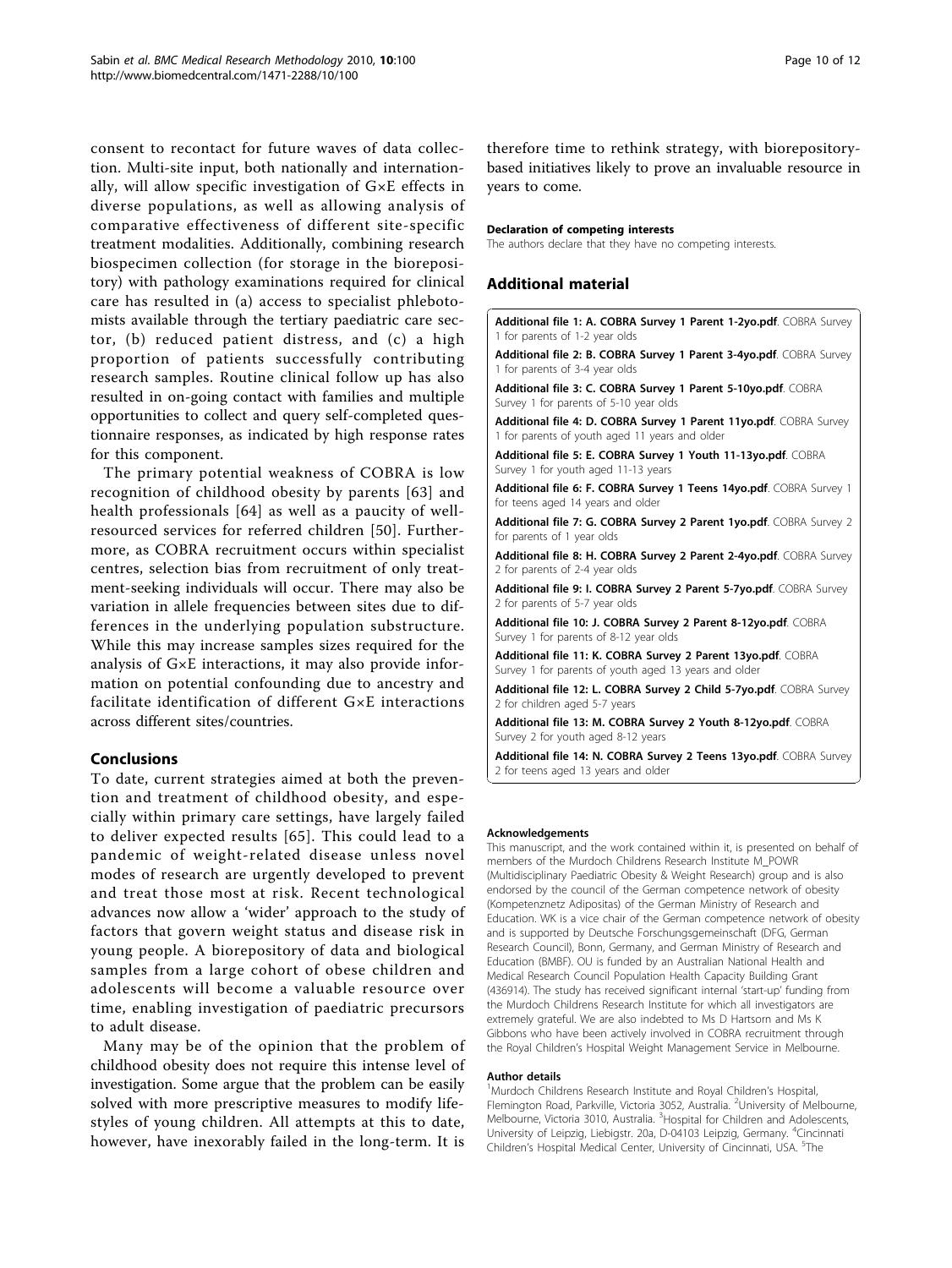<span id="page-10-0"></span>University of Queensland, Obesity Research Centre, Institute for Molecular Bioscience, St Lucia Queensland 4069, Australia. <sup>6</sup>Mater Children's Hospital, South Brisbane, Queensland 4010, Australia.

#### Authors' contributions

MS conceived and designed the study, led development of study protocols, assisted in obtaining ethical approval, and is actively involved in recruitment. SC has assisted in development of protocols, led procedures to obtain ethics approval, and is responsible for the day-to-day running of the study. RS, MC and GW assisted in study design and protocol development, with RS taking a leading role in the procedures required for biobanking of samples. ZM is actively involved in recruitment. WK, NC, JW, GL have been involved in the national and international development of study design and protocols. OU provided statistical input to the study design. MW assisted in study design and protocol development. MS, MW and RS have co-led the development of the study from conception to current practice. All authors read and approved the final manuscript.

#### Received: 14 May 2010 Accepted: 22 October 2010 Published: 22 October 2010

#### References

- 1. Dietz WH: [Health consequences of obesity in youth: childhood](http://www.ncbi.nlm.nih.gov/pubmed/12224658?dopt=Abstract) [predictors of adult disease.](http://www.ncbi.nlm.nih.gov/pubmed/12224658?dopt=Abstract) Pediatrics 1998, 101(3 Pt 2):518-525.
- Sabin MA, Shield JP: [Childhood obesity.](http://www.ncbi.nlm.nih.gov/pubmed/18230896?dopt=Abstract) Front Horm Res 2008, 36:85-96. 3. O'Rahilly S: [Human genetics illuminates the paths to metabolic disease.](http://www.ncbi.nlm.nih.gov/pubmed/19924209?dopt=Abstract) Nature 2009, 462(7271):307-314.
- 4. Walley AJ, Asher JE, Froguel P: [The genetic contribution to non-syndromic](http://www.ncbi.nlm.nih.gov/pubmed/19506576?dopt=Abstract) [human obesity.](http://www.ncbi.nlm.nih.gov/pubmed/19506576?dopt=Abstract) Nat Rev Genet 2009, 10(7):431-442.
- 5. Frayling TM, Timpson NJ, Weedon MN, Zeggini E, Freathy RM, Lindgren CM, Perry JR, Elliott KS, Lango H, Rayner NW, et al: [A common variant in the](http://www.ncbi.nlm.nih.gov/pubmed/17434869?dopt=Abstract) [FTO gene is associated with body mass index and predisposes to](http://www.ncbi.nlm.nih.gov/pubmed/17434869?dopt=Abstract) [childhood and adult obesity.](http://www.ncbi.nlm.nih.gov/pubmed/17434869?dopt=Abstract) Science 2007, 316(5826):889-894.
- 6. Wellcome Trust Case Control Consortium: [Genome-wide association study](http://www.ncbi.nlm.nih.gov/pubmed/17554300?dopt=Abstract) [of 14,000 cases of seven common diseases and 3,000 shared controls.](http://www.ncbi.nlm.nih.gov/pubmed/17554300?dopt=Abstract) Nature 2007, 447(7145):661-678.
- 7. Bouchard C: [Gene-environment interactions in the etiology of obesity:](http://www.ncbi.nlm.nih.gov/pubmed/19037213?dopt=Abstract) [defining the fundamentals.](http://www.ncbi.nlm.nih.gov/pubmed/19037213?dopt=Abstract) Obesity (Silver Spring) 2008, 16(Suppl 3):S5-S10.
- 8. Gluckman PD, Hanson MA, Buklijas T, Low FM, Beedle AS: [Epigenetic](http://www.ncbi.nlm.nih.gov/pubmed/19488075?dopt=Abstract) [mechanisms that underpin metabolic and cardiovascular diseases.](http://www.ncbi.nlm.nih.gov/pubmed/19488075?dopt=Abstract) Nat Rev Endocrinol 2009, 5(7):401-408.
- Korner A, Kiess W, Stumvoll M, Kovacs P: [Polygenic contribution to](http://www.ncbi.nlm.nih.gov/pubmed/18230892?dopt=Abstract) [obesity: genome-wide strategies reveal new targets.](http://www.ncbi.nlm.nih.gov/pubmed/18230892?dopt=Abstract) Frontiers of hormone research 2008, 36:12-36.
- 10. Farooqi IS, Keogh JM, Yeo GSH, Lank EJ, Cheetham T, O'Rahilly S: [Clinical](http://www.ncbi.nlm.nih.gov/pubmed/12646665?dopt=Abstract) [Spectrum of Obesity and Mutations in the Melanocortin 4 Receptor](http://www.ncbi.nlm.nih.gov/pubmed/12646665?dopt=Abstract) [Gene.](http://www.ncbi.nlm.nih.gov/pubmed/12646665?dopt=Abstract) N Engl J Med 2003, 348(12):1085-1095.
- 11. Kring SI, Holst C, Toubro S, Astrup A, Hansen T, Pedersen O, Sorensen TI: [Common variants near MC4R in relation to body fat, body fat](http://www.ncbi.nlm.nih.gov/pubmed/19844209?dopt=Abstract) [distribution, metabolic traits and energy expenditure.](http://www.ncbi.nlm.nih.gov/pubmed/19844209?dopt=Abstract) Int J Obes (Lond) 34(1):182-189.
- 12. Blakemore AI, Froguel P: [Is obesity our genetic legacy?](http://www.ncbi.nlm.nih.gov/pubmed/18987270?dopt=Abstract) J Clin Endocrinol Metab 2008, 93(11 Suppl 1):S51-56.
- 13. Fawcett KA, Barroso I: [The genetics of obesity: FTO leads the way.](http://www.ncbi.nlm.nih.gov/pubmed/20381893?dopt=Abstract) Trends Genet 26(6):266-274.
- 14. Vimaleswaran KS, Loos RJ: [Progress in the genetics of common obesity](http://www.ncbi.nlm.nih.gov/pubmed/20184785?dopt=Abstract) [and type 2 diabetes.](http://www.ncbi.nlm.nih.gov/pubmed/20184785?dopt=Abstract) Expert reviews in molecular medicine 12:e7.
- 15. Scherag A, Dina C, Hinney A, Vatin V, Scherag S, Vogel CI, Muller TD, Grallert H, Wichmann HE, Balkau B, et al: [Two new Loci for body-weight](http://www.ncbi.nlm.nih.gov/pubmed/20421936?dopt=Abstract) [regulation identified in a joint analysis of genome-wide association](http://www.ncbi.nlm.nih.gov/pubmed/20421936?dopt=Abstract) [studies for early-onset extreme obesity in French and german study](http://www.ncbi.nlm.nih.gov/pubmed/20421936?dopt=Abstract) [groups.](http://www.ncbi.nlm.nih.gov/pubmed/20421936?dopt=Abstract) PLoS genetics 6(4):e1000916.
- Elks CE, Loos RJ, Sharp SJ, Langenberg C, Ring SM, Timpson NJ, Ness AR, Davey Smith G, Dunger DB, Wareham NJ, et al: [Genetic markers of adult](http://www.ncbi.nlm.nih.gov/pubmed/20520848?dopt=Abstract) [obesity risk are associated with greater early infancy weight gain and](http://www.ncbi.nlm.nih.gov/pubmed/20520848?dopt=Abstract) [growth.](http://www.ncbi.nlm.nih.gov/pubmed/20520848?dopt=Abstract) PLoS medicine 7(5):e1000284.
- 17. Zhao J, Bradfield JP, Li M, Wang K, Zhang H, Kim CE, Annaiah K, Glessner JT, Thomas K, Garris M, et al: [The role of obesity-associated loci identified in](http://www.ncbi.nlm.nih.gov/pubmed/19478790?dopt=Abstract) [genome-wide association studies in the determination of pediatric BMI.](http://www.ncbi.nlm.nih.gov/pubmed/19478790?dopt=Abstract) Obesity (Silver Spring) 2009, 17(12):2254-2257.
- 18. Campion J, Milagro FI, Martinez JA: [Individuality and epigenetics in](http://www.ncbi.nlm.nih.gov/pubmed/19413700?dopt=Abstract) [obesity.](http://www.ncbi.nlm.nih.gov/pubmed/19413700?dopt=Abstract) Obes Rev 2009, 10(4):383-392.
- 19. Gluckman PD, Lillycrop KA, Vickers MH, Pleasants AB, Phillips ES, Beedle AS, Burdge GC, Hanson MA: [Metabolic plasticity during mammalian](http://www.ncbi.nlm.nih.gov/pubmed/17646663?dopt=Abstract) [development is directionally dependent on early nutritional status.](http://www.ncbi.nlm.nih.gov/pubmed/17646663?dopt=Abstract) Proc Natl Acad Sci USA 2007, 104(31):12796-12800.
- 20. Lillycrop KA, Phillips ES, Jackson AA, Hanson MA, Burdge GC: [Dietary](http://www.ncbi.nlm.nih.gov/pubmed/15930441?dopt=Abstract) [protein restriction of pregnant rats induces and folic acid](http://www.ncbi.nlm.nih.gov/pubmed/15930441?dopt=Abstract) [supplementation prevents epigenetic modification of hepatic gene](http://www.ncbi.nlm.nih.gov/pubmed/15930441?dopt=Abstract) [expression in the offspring.](http://www.ncbi.nlm.nih.gov/pubmed/15930441?dopt=Abstract) J Nutr 2005, 135(6):1382-1386.
- 21. Burdge GC, Lillycrop KA, Phillips ES, Slater-Jefferies JL, Jackson AA, Hanson MA: [Folic acid supplementation during the juvenile-pubertal](http://www.ncbi.nlm.nih.gov/pubmed/19339705?dopt=Abstract) [period in rats modifies the phenotype and epigenotype induced by](http://www.ncbi.nlm.nih.gov/pubmed/19339705?dopt=Abstract) [prenatal nutrition.](http://www.ncbi.nlm.nih.gov/pubmed/19339705?dopt=Abstract) J Nutr 2009, 139(6):1054-1060.
- 22. Milagro FI, Campion J, Garcia-Diaz DF, Goyenechea E, Paternain L, Martinez JA: [High fat diet-induced obesity modifies the methylation](http://www.ncbi.nlm.nih.gov/pubmed/19588726?dopt=Abstract) [pattern of leptin promoter in rats.](http://www.ncbi.nlm.nih.gov/pubmed/19588726?dopt=Abstract) J Physiol Biochem 2009, 65(1):1-9.
- 23. Plagemann A, Harder T, Brunn M, Harder A, Roepke K, Wittrock-Staar M, Ziska T, Schellong K, Rodekamp E, Melchior K, et al: [Hypothalamic](http://www.ncbi.nlm.nih.gov/pubmed/19723777?dopt=Abstract) [proopiomelanocortin promoter methylation becomes altered by early](http://www.ncbi.nlm.nih.gov/pubmed/19723777?dopt=Abstract) [overfeeding: an epigenetic model of obesity and the metabolic](http://www.ncbi.nlm.nih.gov/pubmed/19723777?dopt=Abstract) [syndrome.](http://www.ncbi.nlm.nih.gov/pubmed/19723777?dopt=Abstract) J Physiol 2009, 587(Pt 20):4963-4976.
- 24. Weaver IC, Cervoni N, Champagne FA, D'Alessio AC, Sharma S, Seckl JR, Dymov S, Szyf M, Meaney MJ: [Epigenetic programming by maternal](http://www.ncbi.nlm.nih.gov/pubmed/15220929?dopt=Abstract) [behavior.](http://www.ncbi.nlm.nih.gov/pubmed/15220929?dopt=Abstract) Nat Neurosci 2004, 7(8):847-854.
- 25. Waterland RA, Kellermayer R, Rached MT, Tatevian N, Gomes MV, Zhang J, Zhang L, Chakravarty A, Zhu W, Laritsky E, et al: [Epigenomic profiling](http://www.ncbi.nlm.nih.gov/pubmed/19457928?dopt=Abstract) [indicates a role for DNA methylation in early postnatal liver](http://www.ncbi.nlm.nih.gov/pubmed/19457928?dopt=Abstract) [development.](http://www.ncbi.nlm.nih.gov/pubmed/19457928?dopt=Abstract) Hum Mol Genet 2009, 18(16):3026-3038.
- 26. Plagemann A, Harder T, Rake A, Voits M, Fink H, Rohde W, Dorner G: [Perinatal elevation of hypothalamic insulin, acquired malformation of](http://www.ncbi.nlm.nih.gov/pubmed/10415413?dopt=Abstract) [hypothalamic galaninergic neurons, and syndrome x-like alterations in](http://www.ncbi.nlm.nih.gov/pubmed/10415413?dopt=Abstract) [adulthood of neonatally overfed rats.](http://www.ncbi.nlm.nih.gov/pubmed/10415413?dopt=Abstract) Brain Res 1999, 836(1-2):146-155.
- 27. Aagaard-Tillery KM, Grove K, Bishop J, Ke X, Fu Q, McKnight R, Lane RH: [Developmental origins of disease and determinants of chromatin](http://www.ncbi.nlm.nih.gov/pubmed/18515302?dopt=Abstract) [structure: maternal diet modifies the primate fetal epigenome.](http://www.ncbi.nlm.nih.gov/pubmed/18515302?dopt=Abstract) J Mol Endocrinol 2008, 41(2):91-102.
- 28. Burdge GC, Hanson MA, Slater-Jefferies JL, Lillycrop KA: [Epigenetic](http://www.ncbi.nlm.nih.gov/pubmed/17381976?dopt=Abstract) [regulation of transcription: a mechanism for inducing variations in](http://www.ncbi.nlm.nih.gov/pubmed/17381976?dopt=Abstract) [phenotype \(fetal programming\) by differences in nutrition during early](http://www.ncbi.nlm.nih.gov/pubmed/17381976?dopt=Abstract) [life?](http://www.ncbi.nlm.nih.gov/pubmed/17381976?dopt=Abstract) Br J Nutr 2007, 97(6):1036-1046.
- Bouchard L, Rabasa-Lhoret R, Faraj M, Lavoie ME, Mill J, Perusse L, Vohl MC: [Differential epigenomic and transcriptomic responses in subcutaneous](http://www.ncbi.nlm.nih.gov/pubmed/19939982?dopt=Abstract) [adipose tissue between low and high responders to caloric restriction.](http://www.ncbi.nlm.nih.gov/pubmed/19939982?dopt=Abstract) Am J Clin Nutr 2010, 91(2):309-320.
- 30. Terry MB, Ferris JS, Pilsner R, Flom JD, Tehranifar P, Santella RM, Gamble MV, Susser E: [Genomic DNA methylation among women in a multiethnic](http://www.ncbi.nlm.nih.gov/pubmed/18768498?dopt=Abstract) [New York City birth cohort.](http://www.ncbi.nlm.nih.gov/pubmed/18768498?dopt=Abstract) Cancer Epidemiol Biomarkers Prev 2008, 17(9):2306-2310.
- 31. Wareham NJ, Young EH, Loos RJ: [Epidemiological study designs to](http://www.ncbi.nlm.nih.gov/pubmed/19037217?dopt=Abstract) [investigate gene-behavior interactions in the context of human obesity.](http://www.ncbi.nlm.nih.gov/pubmed/19037217?dopt=Abstract) Obesity (Silver Spring) 2008, 16(Suppl 3):S66-71.
- Swinburn B: [Obesity prevention in children and adolescents.](http://www.ncbi.nlm.nih.gov/pubmed/19014868?dopt=Abstract) Child Adolesc Psychiatr Clin N Am 2009, 18(1):209-223.
- 33. Lavie CJ, Milani RV, Ventura HO: [Obesity and cardiovascular disease: risk](http://www.ncbi.nlm.nih.gov/pubmed/19460605?dopt=Abstract) [factor, paradox, and impact of weight loss.](http://www.ncbi.nlm.nih.gov/pubmed/19460605?dopt=Abstract) J Am Coll Cardiol 2009, 53(21):1925-1932.
- 34. Bluher M: [The distinction of metabolically](http://www.ncbi.nlm.nih.gov/pubmed/19915462?dopt=Abstract) 'healthy' from 'unhealthy' [obese individuals.](http://www.ncbi.nlm.nih.gov/pubmed/19915462?dopt=Abstract) Curr Opin Lipidol 2010, 21(1):38-43.
- 35. Barabasi AL: Network medicine–[from obesity to the](http://www.ncbi.nlm.nih.gov/pubmed/17652657?dopt=Abstract) "diseasome". N Engl J Med 2007, 357(4):404-407.
- 36. Tian C, Gregersen PK, Seldin MF: [Accounting for ancestry: population](http://www.ncbi.nlm.nih.gov/pubmed/18852203?dopt=Abstract) [substructure and genome-wide association studies.](http://www.ncbi.nlm.nih.gov/pubmed/18852203?dopt=Abstract) Hum Mol Genet 2008, 17(R2):R143-150.
- 37. Pearson TA, Manolio TA: [How to interpret a genome-wide association](http://www.ncbi.nlm.nih.gov/pubmed/18349094?dopt=Abstract) [study.](http://www.ncbi.nlm.nih.gov/pubmed/18349094?dopt=Abstract) JAMA 2008, 299(11):1335-1344.
- 38. Martinez JA, Parra MD, Santos JL, Moreno-Aliaga MJ, Marti A, Martinez-Gonzalez MA: [Genotype-dependent response to energy-restricted diets](http://www.ncbi.nlm.nih.gov/pubmed/18296317?dopt=Abstract) [in obese subjects: towards personalized nutrition.](http://www.ncbi.nlm.nih.gov/pubmed/18296317?dopt=Abstract) Asia Pac J Clin Nutr 2008, 17(Suppl 1):119-122.